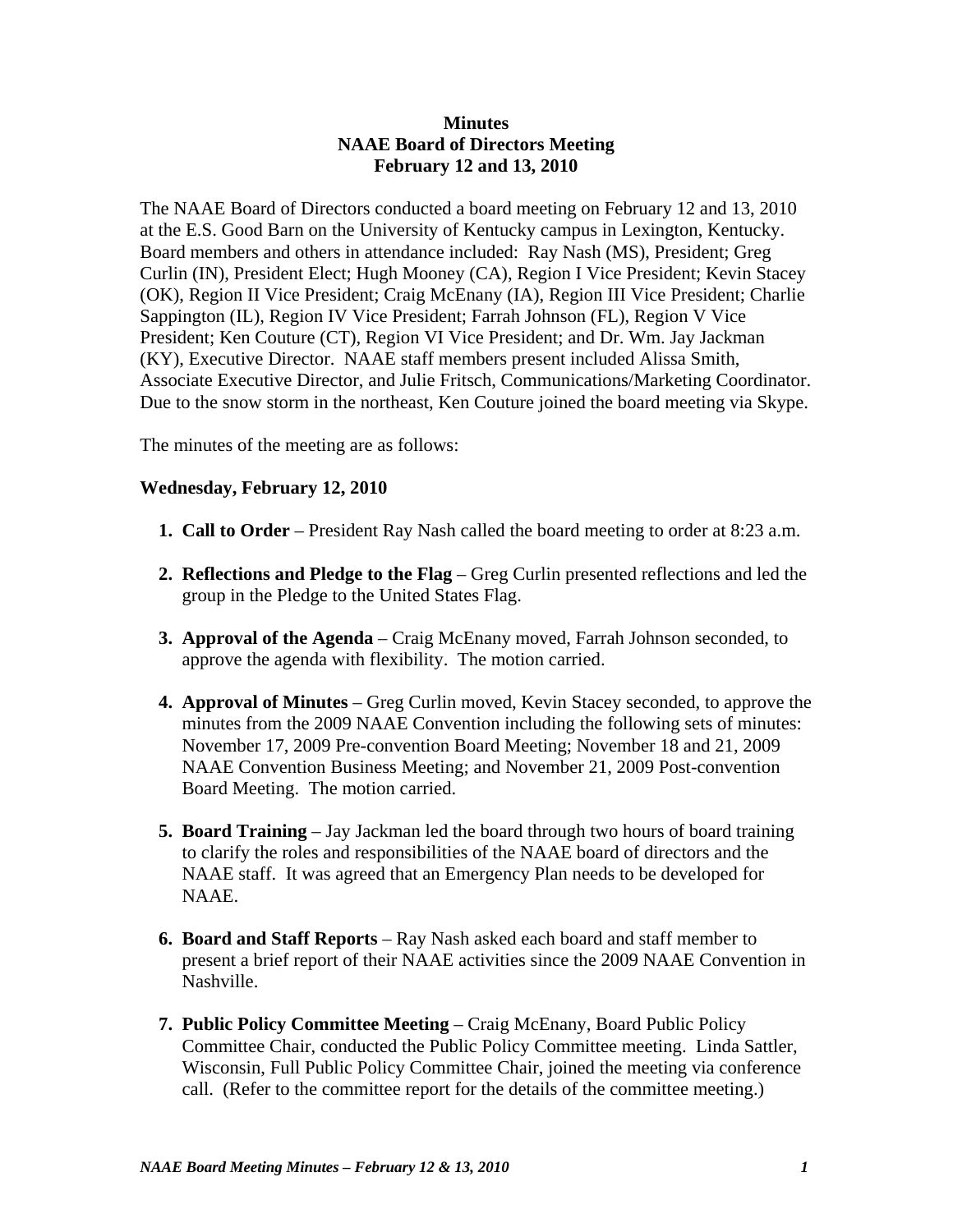**8. Marketing Committee Meeting** – Ken Couture, Board Marketing Committee Chair, conducted the Marketing Committee meeting. Erin Johnson, Florida, Full Marketing Committee Chair, joined the meeting via conference call. (Refer to the committee report for the details of the committee meeting.)

*President Ray Nash recessed the board meeting from 11:20 a.m. - 1:40 p.m. for a lunch break. The NAAE board enjoyed lunch with numerous people from the University of Kentucky community.*

- **9. Council Update** Ray Nash presented an update from the National Council for Agricultural Education.
- **10. National FFA Foundation Update** Ray Nash presented a report on the restructuring of the National FFA Foundation.
- **11. Member Services Committee Meeting**  Farrah Johnson, Board Member Services Committee Chair, conducted the Member Services Committee meeting. Roger Teeple, North Carolina, Full Member Services Committee Chair, joined the meeting via conference call. (Refer to the committee report for the details of the committee meeting.)
- **12. Professional Growth Committee Meeting** Hugh Mooney, Board Professional Growth Committee Chair, conducted the Professional Growth Committee meeting. Scott Stone, Missouri, Full Professional Growth Committee Chair, joined the meeting via conference call. (Refer to the committee report for the details of the committee meeting.)
- **13. Strategic Planning Committee Meeting** Greg Curlin, Board Strategic Planning Committee Chair, conducted the Strategic Planning Committee meeting. John Busekist, New York, Full Strategic Planning Committee Chair, joined the meeting via conference call. (Refer to the committee report for the details of the committee meeting.)
- **14. Policy and Bylaws Committee Meeting**  Kevin Stacey, Board Policy and Bylaws Committee Chair, conducted the Policy and Bylaws Committee meeting. Krista Pontius, Pennsylvania, Full Policy and Bylaws Committee Chair, joined the meeting via conference call. (Refer to the committee report for the details of the committee meeting.)
- **15. Finance Committee Meeting**  Charlie Sappington, Board Finance Committee Chair, conducted the Finance Committee meeting. Lloyd Thompson, Washington, Full Finance Committee Chair, joined the meeting via conference call. (Refer to the committee report for the details of the committee meeting.)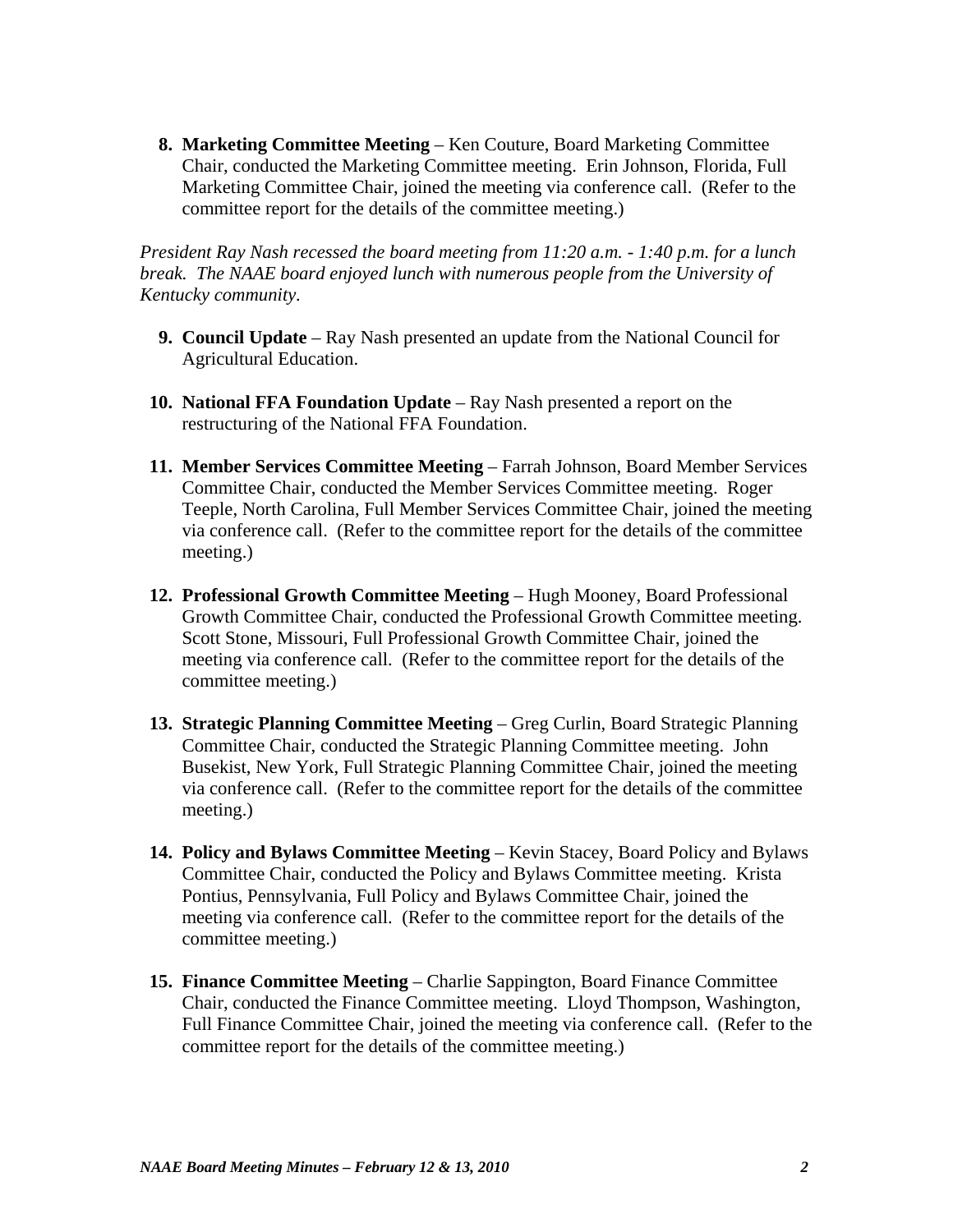## **16. 2010 Awards and Sponsors** –

Teachers Turn the Key – Craig McEnany moved, Kevin Stacey seconded, that if no sponsor can be identified for the Teachers Turn the Key program, NAAE will eliminate program, and if a partial sponsor can be identified for the Teachers Turn the Key program, NAAE will revise the awards package to fit the sponsorship amount. The motion carried.

 Outstanding Teacher – Kevin Stacey moved, Farrah Johnson seconded, to continue the Outstanding Teacher program even if no sponsor is identified. The motion carried.

 Outstanding Postsecondary/Adult Program – Ken Couture moved, Farrah Johnson seconded, to eliminate the Outstanding Postsecondary/Adult Program if no sponsor is identified. The motion carried.

*President Ray Nash recessed the board meeting for the day at 5:15 p.m.*

## **Saturday, February 13, 2010**

*President Ray Nash called the board meeting back to order at 7:58 a.m.* 

- **17. Membership Update** Alissa Smith presented the membership update.
- **18. Quality and Growth Initiatives Update** The initiatives formerly known as the 10 x 15 initiatives are now known as the Quality and Growth Initiatives. Jay Jackman updated the board on the Advocacy and CASE Model initiatives and Julie Fritsch updated the board on the Teacher Recruitment initiative.
- **19. 2009 NAAE Convention Evaluation** Alissa Smith led the board discussion of the evaluation of the 2009 NAAE Convention in Nashville, Tennessee.
- **20. 2010 NAAE Convention Planning** Alissa Smith led the board discussion of the 2010 NAAE Convention planning. It was agreed that 15 minutes would be added to the second regional meeting session. Board members agreed to send their ideas for a 2010 convention theme to Julie Fritsch by March 1, 2010.
- **21. 2010 NAAE Regional Meetings** The dates, locations, and participation for the 2009 NAAE Regional Meetings is as follows:

 Region I – April 21-24 – Great Falls, Montana – Ray Nash Region II – June 13-16 – Stillwater, Oklahoma – Ray Nash Region III – June 22-24 – North Mankato, Minnesota – Ray Nash Region IV – June 22-24 – Sydney, Ohio – Jay Jackman Region V – June 21-23 – Gulfport, Mississippi – Greg Curlin Region VI – July 6-9 – Rockville, Maryland – Jay Jackman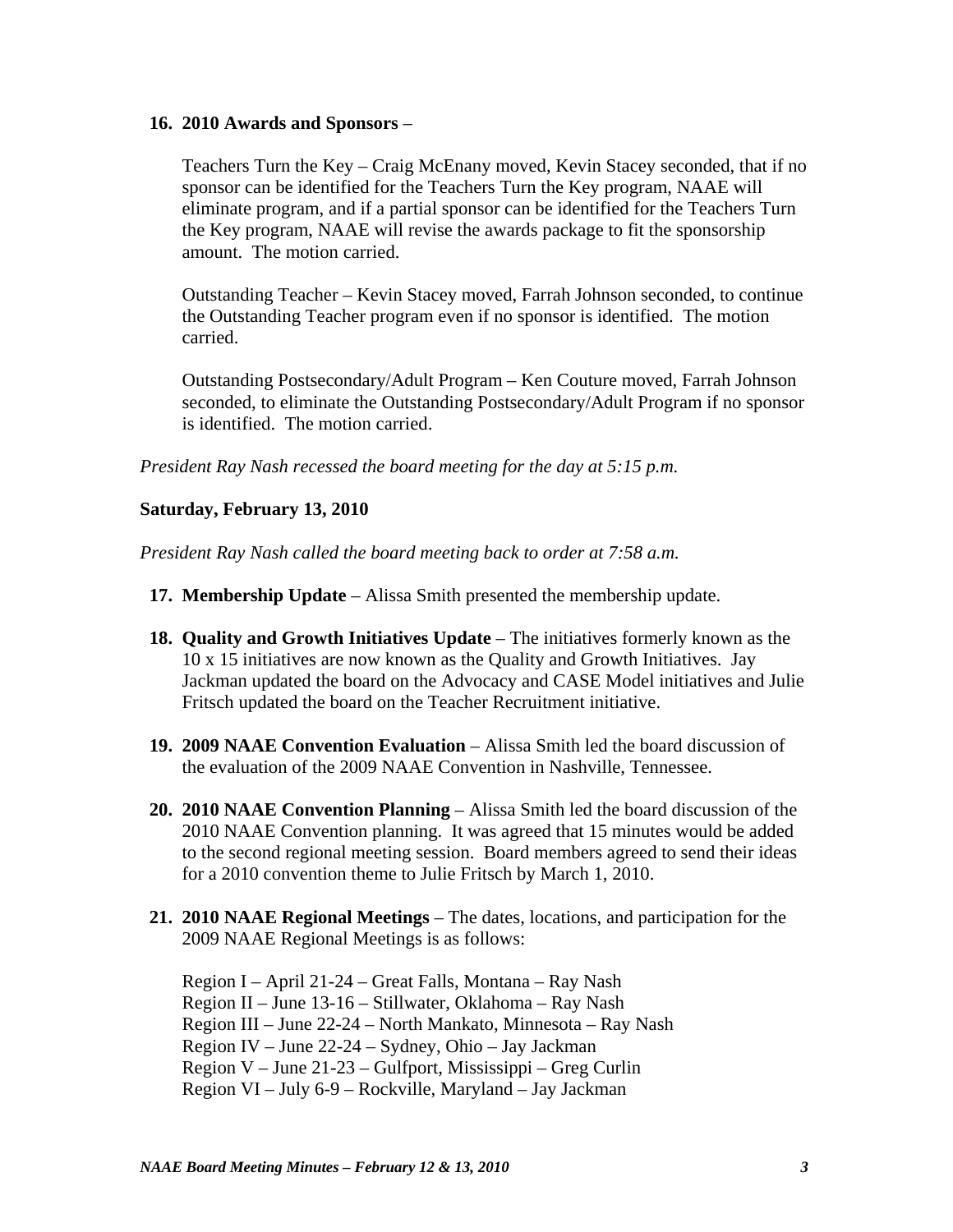**22. NAAE Leadership Development** – Ray Nash led the board in a discussion of leadership development for NAAE and for the agricultural education profession. These possibilities were discussed: 1) brochure highlighting national and state leadership opportunities (to help members better understand the roles of various positions); 2) "Officer Candidate School" or "Leadership Academy" workshop at the NAAE convention, FFA convention, and/or delivered as a webinar; 3) List of activities to help develop leaders; 4) one-on-one communications to encourage individuals to seek leadership positions; 5) Reimbursing schools at the rate of \$100 per day for substitute teachers for national leaders.

 Greg Curlin moved, Farrah Johnson seconded, that NAAE budget \$500 per board member to reimburse schools for substitute teachers, if requested, at a rate of \$100 per day for NAAE board members who travel away from school on NAAE business. The motion carried.

 Farrah Johnson moved, Craig McEnany seconded, that NAAE develop an "Officer Candidate School" or "Leadership Academy" workshop to be delivered at the 2010 NAAE convention. The motion carried

- **23. Executive Session** Charlie Sappington moved, Craig McEnany seconded, to move into executive session at 11:30 a.m. The motion carried. Craig McEnany moved, Farrah Johnson seconded, to come out of executive session at 12:54 p.m. The motion carried.
- **24. Executive Director Contract Renewal** Greg Curlin moved, Craig McEnany seconded, to offer to renew Jay Jackman's employment contract with the same terms as the previous year. The motion carried. Jay Jackman accepted the board's offer.

 The board requested the following from the executive director: 1) that staff evaluations be shared with the board and that the instrument for staff evaluations be shared with the board by the April 2010 conference call; 2) monthly reports of staff activity be sent to the board; 3) Washington Beat *News & Views* column be sent to Ray Nash; 4) position descriptions for associate executive director (revised) and meeting planner (new) be shared with the board; 5) flow chart of authorities and an "emergency plan" be developed; and 6) an advocacy agenda developed in conjunction with the Quality and Growth initiative.

**25. Postsecondary Position on the Council** – The board carefully reviewed the credentials of four nominees for the postsecondary instructor position on the Council. Ken Couture moved, Hugh Mooney seconded, to recommend Terry Hughes, New York, for this position. The motion carried.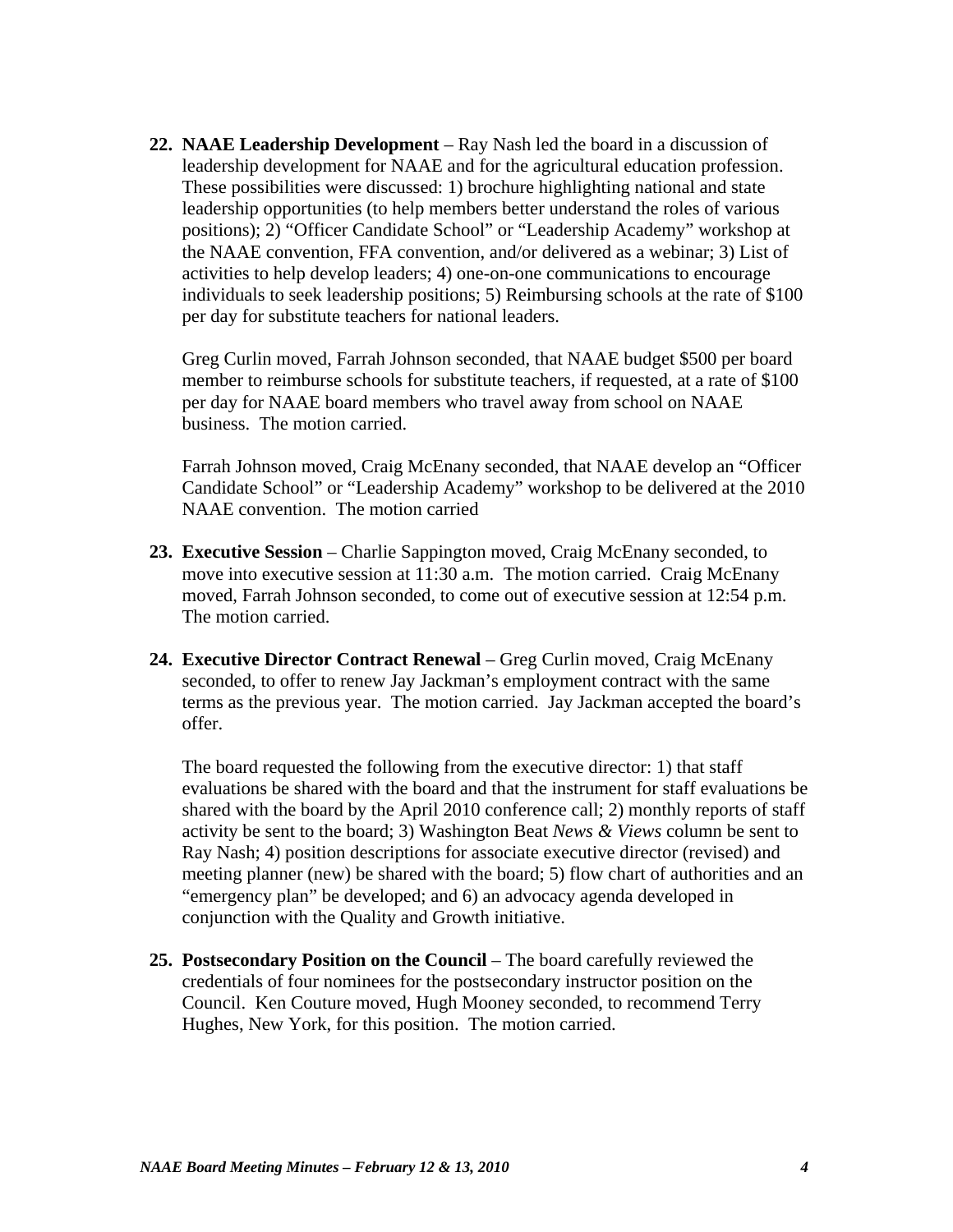- **26. 2010 ACTE National Policy Seminar** NAAE will be conducting the agricultural education strand at the ACTE National Policy Seminar in 2010. The Council will cover the expenses of Jay Jackman, Ray Nash, Greg Curlin, and Sally Shomo. NAAE will cover the expenses of other NAAE board members who wish to attend. NAAE will also cover the registration fee for one NAAE member per state to attend the NPS. NAAE will cover the registration fee for a second person per state as long as the amount of money budgeted allows.
- **27. Summer 2010 NAAE Board Meeting** It was agreed that the summer 2010 NAAE board meeting would be held July 25-28 in the Washington, DC metropolitan area. Travel days will be July 25 and the afternoon of July 28 (departing flights at 2:00 p.m. or later). Board members are to schedule their Capitol Hill visits for the afternoon (1:30 p.m. or later) of July 27. Visits with federal agencies will be scheduled for the morning of July 27.
- **28. April 2010 NAAE Board Conference Call** The conference call to approve the 2010-11 NAAE budget will be held on Monday, April 12, 2010 at 5:00p.m. Eastern time.
- **29. Evaluation of the NAAE Strategic Plan at Regional Meetings** The board agreed to evaluate the NAAE Strategic Plan at the 2010 regional meetings by committee. That is, each committee will evaluate the objectives in the strategic plan that fall under that committee.
- **30. Process for Selection of NAAE Representatives to National FFA Foundation Board of Trustees** – It was agreed that the NAAE board would select the NAAE representatives to the National FFA Foundation Board of Trustees.
- **31. Teachers Turn the Key Program** Charlie Sappington moved, Craig McEnany seconded, to allow one participant per state in the Teachers Turn the Key program. The motion carried. This decision was made given that the Teachers Turn the Key program is costing much more than the amount of the sponsorship.
- **32. Professional Growth Committee Report** Hugh Mooney presented the Professional Growth Committee report. Hugh Mooney moved, Farrah Johnson seconded, to adopt the Professional Growth committee report. The motion carried.
- **33. Public Policy Committee Report** Craig McEnany presented the Public Policy Committee report. Craig McEnany moved, Charlie Sappington seconded, to adopt the Public Policy committee report. The motion carried.
- **34. Marketing Committee Report**  Ken Couture presented the Marketing Committee report. Ken Couture moved, Farrah Johnson seconded, to adopt the Marketing committee report. The motion carried.